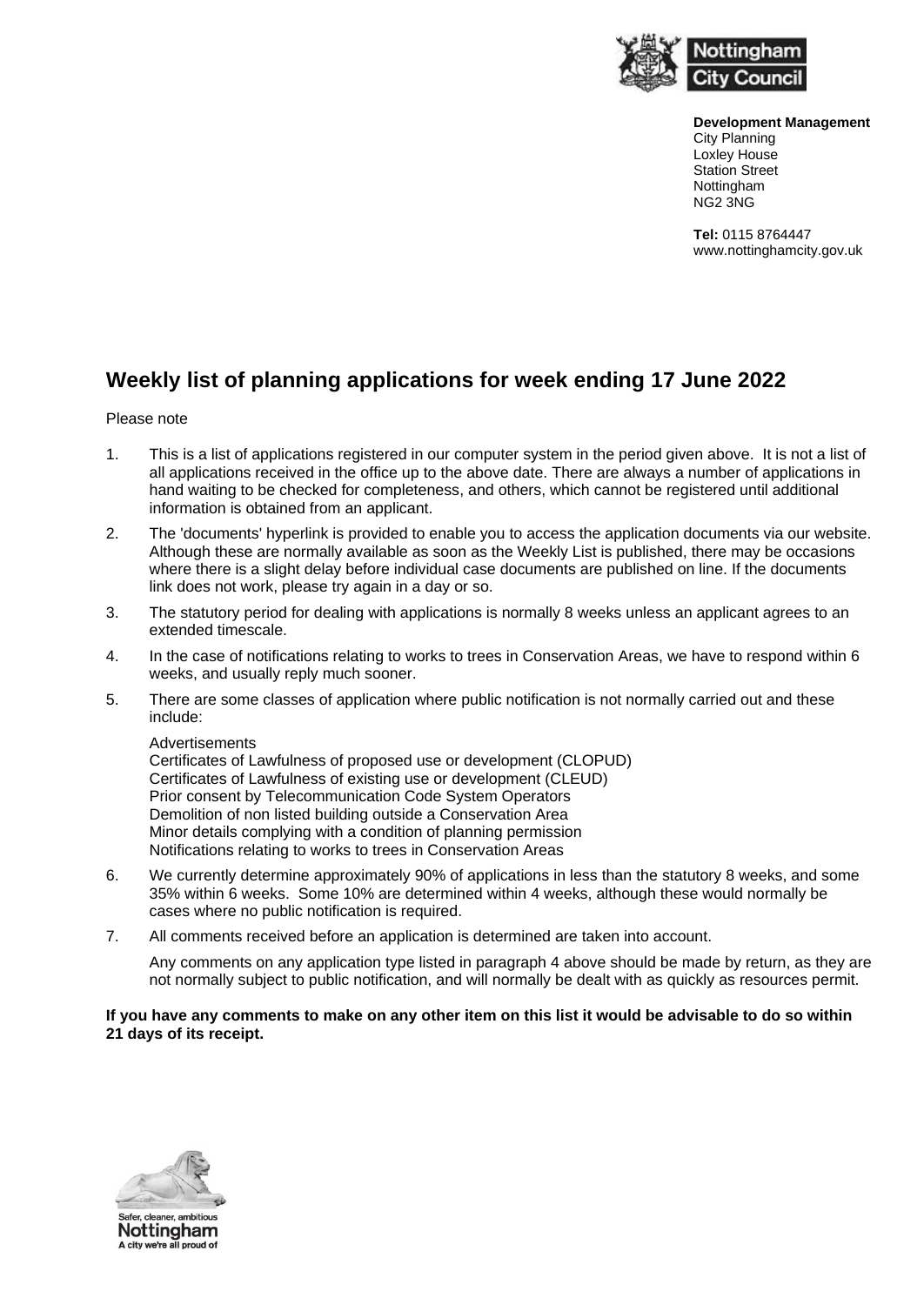Application No: **22/00109/PFUL3** Type: Full planning application **(Planning Portal Ref: PP-10554784)** Date received : 07/06/2022 Highways: **Ward: Bulwell Forest (May 2019)** Application by : Mr John Torrance 212, Deptford Crescent Nottingham NG6 9DL Agent : Mr Peter Leach Pal Construction Nottingham ng15 7by Location : **212 Deptford Crescent Nottingham NG6 9DL** (Grid Ref: E 454252 N 344624) Proposal : Construction of a two storey side extension to include: - Garage and utility at ground floor -Bedroom, Dresser & en suit at first floor Case Officer: Miss Aamina Jabbar Telephone : 0115 8763967

e-mail address : aamina.jabbar@nottinghamcity.gov.uk

<http://publicaccess.nottinghamcity.gov.uk/online-applications/applicationDetails.do?activeTab=summary&keyVal=R5W8VBLYGQL00>

| Application No: | 22/00622/PACPD                                                                                                      | Type: Prior Approval of B1 to C3 Use PD |
|-----------------|---------------------------------------------------------------------------------------------------------------------|-----------------------------------------|
| Date received:  | 18/05/2022 Highways:                                                                                                | Ward: Castle (May 2019)                 |
| Application by: | Mr Gus Davidson 17C Unity Road Kirkby In Ashfield Notts NG17 7LE                                                    |                                         |
| Agent :         | None                                                                                                                |                                         |
| Location:       | 27 Ristes Place Nottingham NG1 1JT (Grid Ref: E 457709 N 339824)                                                    |                                         |
| Proposal:       | Proposed conversion from class E office to C3 Residential dwelling.                                                 |                                         |
| Case Officer:   | Mr Mohammad Taufiqul-Islam Telephone: 0115 8764044<br>e-mail address: Mohammad.Taufiqul-Islam@nottinghamcity.gov.uk |                                         |

<http://publicaccess.nottinghamcity.gov.uk/online-applications/applicationDetails.do?activeTab=summary&keyVal=R95MKKLY01B00>

| Application No: | 22/00885/ASCMVL                                                                                                          | Tvpe: | Asset of Community Value   |  |
|-----------------|--------------------------------------------------------------------------------------------------------------------------|-------|----------------------------|--|
| Date received : | 16/06/2022 Highways:                                                                                                     |       | Ward: Mapperley (May 2019) |  |
| Application by: | The Renewal Trust Mrs Jacqueline Olpin 27-31 Carlton Road, Nottingham NG3 2DG                                            |       |                            |  |
| Agent :         | None                                                                                                                     |       |                            |  |
| Location:       | Sycamore Community Centre 33A Hungerhill Road Nottingham NG3 4NB (Grid Ref: E)<br>457796 N 341503)                       |       |                            |  |
| Proposal:       | Request for Sycamore Millennium Centre, 33a Hungerhill Road, to be included on the List of<br>Assets of Community Value. |       |                            |  |
| Case Officer:   | Mrs Jo Bates Telephone: 0115 8764041<br>e-mail address: joanna.briggs@nottinghamcity.gov.uk                              |       |                            |  |

<http://publicaccess.nottinghamcity.gov.uk/online-applications/applicationDetails.do?activeTab=summary&keyVal=RAZU37LY01B00>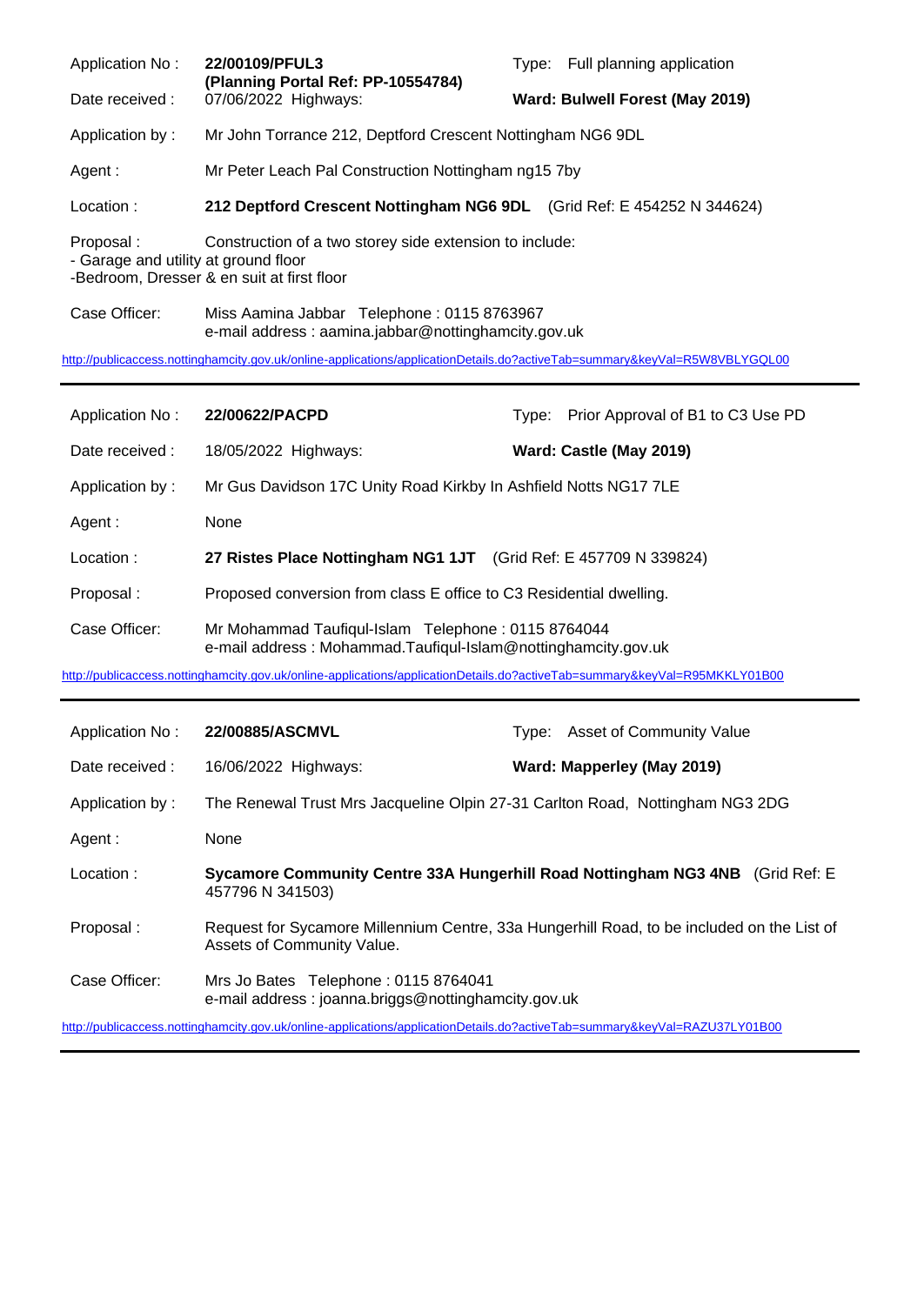| Application No: | 22/00780/PFUL3<br>(Planning Portal Ref: PP-11178219)                                    | Type: Full planning application                                                               |
|-----------------|-----------------------------------------------------------------------------------------|-----------------------------------------------------------------------------------------------|
| Date received : | 20/05/2022 Highways:                                                                    | Ward: Mapperley (May 2019)                                                                    |
| Application by: | NG1 5LN                                                                                 | ANDWBuild Limited FAO Mr Adam Walker Clarendon Chambers Clarendon Street Nottingham           |
| Agent :         | 5GX                                                                                     | Bruce Bradley Architect FAO Mr Bruce Bradley 51 Ella Road West Bridgford Nottingham NG2       |
|                 |                                                                                         |                                                                                               |
| Location:       |                                                                                         | 19 Malvern Road Nottingham Nottingham City NG3 5GZ (Grid Ref: E 458125 N 342264)              |
| Proposal:       | ground floor.                                                                           | Conversion to 9 x 1bed apartments and 1 x 2 bed annexe, including single storey extensions to |
| Case Officer:   | Mrs Zoe Kyle Telephone: 0115 8764059<br>e-mail address : zoe.kyle@nottinghamcity.gov.uk |                                                                                               |

| Application No: | 22/00933/PFUL3<br>(Planning Portal Ref: PP-11238704)                                      | Full planning application<br>Type:                                                                   |
|-----------------|-------------------------------------------------------------------------------------------|------------------------------------------------------------------------------------------------------|
| Date received : | 09/06/2022 Highways:                                                                      | Ward: Berridge (May 2019)                                                                            |
| Application by: | Mr Amit Tiwari 6 Cairns Close Derby DE3 9LW                                               |                                                                                                      |
| Agent :         | Mr Tomas Gurcinas 1st Floor 107 George Lane London E18 1AN undefined                      |                                                                                                      |
| Location:       |                                                                                           | 493 Hucknall Road Nottingham Nottingham City NG5 1FW (Grid Ref: E 456518 N 343496)                   |
| Proposal:       | existing Dental Laboratory.                                                               | Single storey front extension, front and rear dormers, single storey building at rear; all to extend |
| Case Officer:   | Mr Phil Shaw Telephone: 0115 8764076<br>e-mail address: philip.shaw@nottinghamcity.gov.uk |                                                                                                      |

<http://publicaccess.nottinghamcity.gov.uk/online-applications/applicationDetails.do?activeTab=summary&keyVal=RBG63BLYHBY00>

| Application No: | 22/00992/PFUL3                                                                         | Type: Full planning application                                                       |
|-----------------|----------------------------------------------------------------------------------------|---------------------------------------------------------------------------------------|
| Date received:  | (Planning Portal Ref: PP-11243826)<br>13/05/2022 Highways:                             | Ward: Berridge (May 2019)                                                             |
| Application by: | Tempophase Ltd c/o RR Planning Ltd 82A Otley Road Leeds LS6 4BA                        |                                                                                       |
| Agent :         | Mr Haris Kasuji 82A Otley Road Headingley Leeds LS6 4BA                                |                                                                                       |
| Location:       | N 341612)                                                                              | 10 Third Avenue Forest Fields Nottingham Nottingham City NG7 6JH (Grid Ref: E 456523) |
| Proposal:       | Proposed extension and alterations to 10 Third avenue to create three additional flats |                                                                                       |
| Case Officer:   | Mrs Zoe Kyle Telephone: 0115 8764059<br>e-mail address: zoe.kyle@nottinghamcity.gov.uk |                                                                                       |

<http://publicaccess.nottinghamcity.gov.uk/online-applications/applicationDetails.do?activeTab=summary&keyVal=RBT4QNLYIDH00>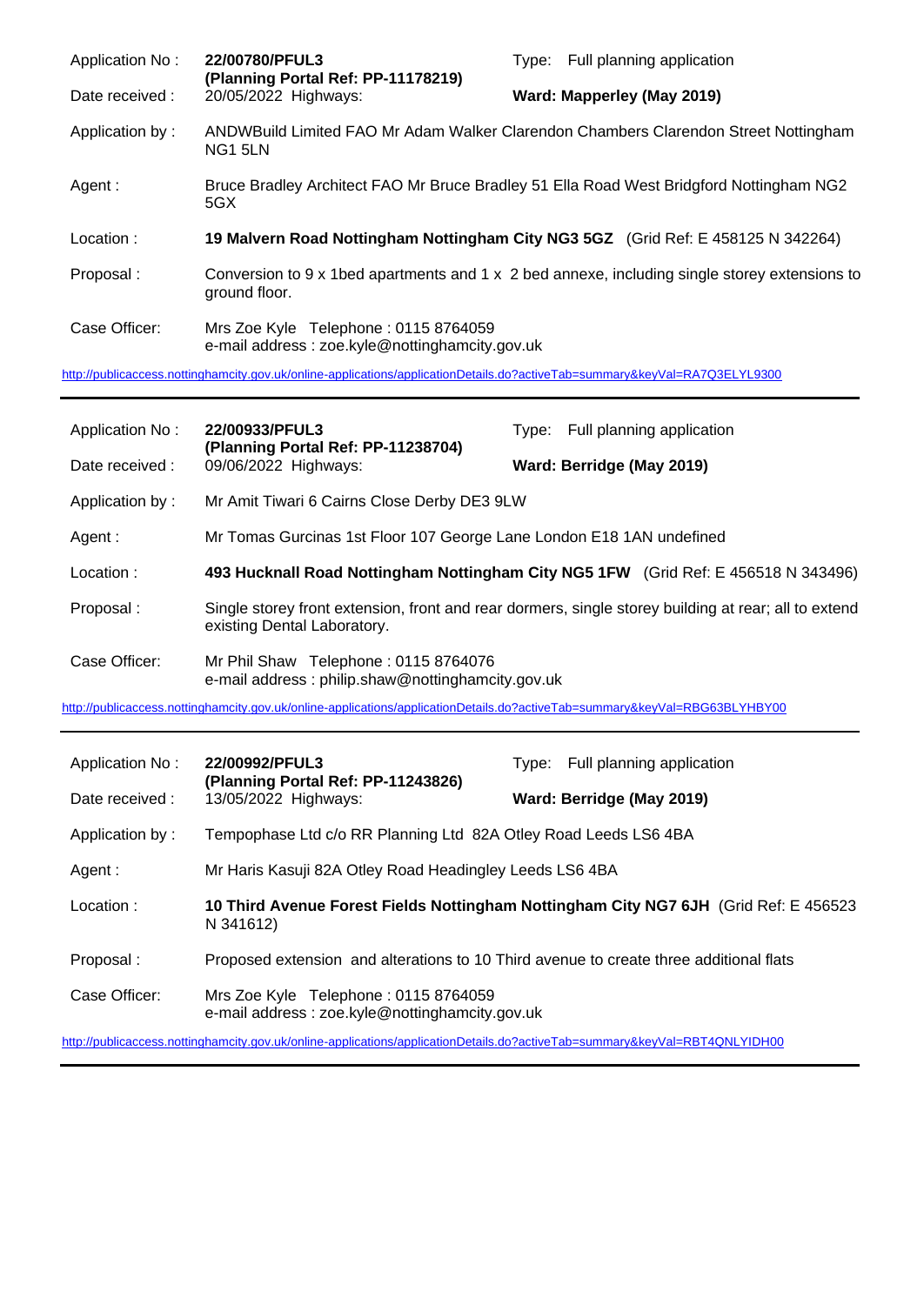| Application No: | 22/01017/PFUL3<br>(Planning Portal Ref: PP-11261473)                                              | Type: Full planning application                                                    |
|-----------------|---------------------------------------------------------------------------------------------------|------------------------------------------------------------------------------------|
| Date received : | 08/06/2022 Highways:                                                                              | Ward: Basford (May 2019)                                                           |
| Application by: | Ms Beverley Lambert 941 Hucknall Road Nottingham City Nottingham NG5 1NB                          |                                                                                    |
| Agent :         | Mrs Aimie Rimmington 6 Winterbeck Close Bottesford Nottinghamshire NG13 0ET                       |                                                                                    |
| Location:       |                                                                                                   | 941 Hucknall Road Nottingham Nottingham City NG5 1NB (Grid Ref: E 455387 N 344348) |
| Proposal:       | Rear single storey extension                                                                      |                                                                                    |
| Case Officer:   | Miss Aamina Jabbar Telephone: 0115 8763967<br>e-mail address: aamina.jabbar@nottinghamcity.gov.uk |                                                                                    |

<http://publicaccess.nottinghamcity.gov.uk/online-applications/applicationDetails.do?activeTab=summary&keyVal=RC0JFJLYITK00>

| Application No: | 22/01028/PFUL3<br>(Planning Portal Ref: PP-11264924)                                   | Type: Full planning application |
|-----------------|----------------------------------------------------------------------------------------|---------------------------------|
| Date received:  | 18/05/2022 Highways:                                                                   | Ward: St Anns (May 2019)        |
| Application by: | Asiana FAO Mr Kapil Lathia 108, Woodborough Road Nottingham NG3 1AR                    |                                 |
| Agent :         | Zenith Planning And Design FAO Alison Dudley 38 Greenhills Road Eastwood NG16 3DG      |                                 |
| Location:       | 108 Woodborough Road Nottingham NG3 1AR (Grid Ref: E 457409 N 340884)                  |                                 |
| Proposal:       | Siting of storage container within service yard                                        |                                 |
| Case Officer:   | Mrs Zoe Kyle Telephone: 0115 8764059<br>e-mail address: zoe.kyle@nottinghamcity.gov.uk |                                 |

<http://publicaccess.nottinghamcity.gov.uk/online-applications/applicationDetails.do?activeTab=summary&keyVal=RC2E3LLYJ1M00>

| Application No: | 22/01062/PFUL3                                                                         | Type: Full planning application                                                           |
|-----------------|----------------------------------------------------------------------------------------|-------------------------------------------------------------------------------------------|
| Date received:  | (Planning Portal Ref: PP-11277014)<br>24/05/2022 Highways:                             | Ward: Dales (May 2019)                                                                    |
| Application by: | Mr Habib Ahmed 11 Colwick Road Nottingham City Nottingham NG2 4AL                      |                                                                                           |
| Agent :         | Kingdom                                                                                | Zidouri Architecture Ltd FAO Mr Ahmed Zidouri 74 Addison Street Nottingham NG1 4HA United |
| Location:       |                                                                                        | 11 Colwick Road Nottingham Nottingham City NG2 4AL (Grid Ref: E 458718 N 339497)          |
| Proposal:       | Change of use from commercial to 2 flats.                                              |                                                                                           |
| Case Officer:   | Mrs Zoe Kyle Telephone: 0115 8764059<br>e-mail address: zoe.kyle@nottinghamcity.gov.uk |                                                                                           |

<http://publicaccess.nottinghamcity.gov.uk/online-applications/applicationDetails.do?activeTab=summary&keyVal=RCDI49LYJX300>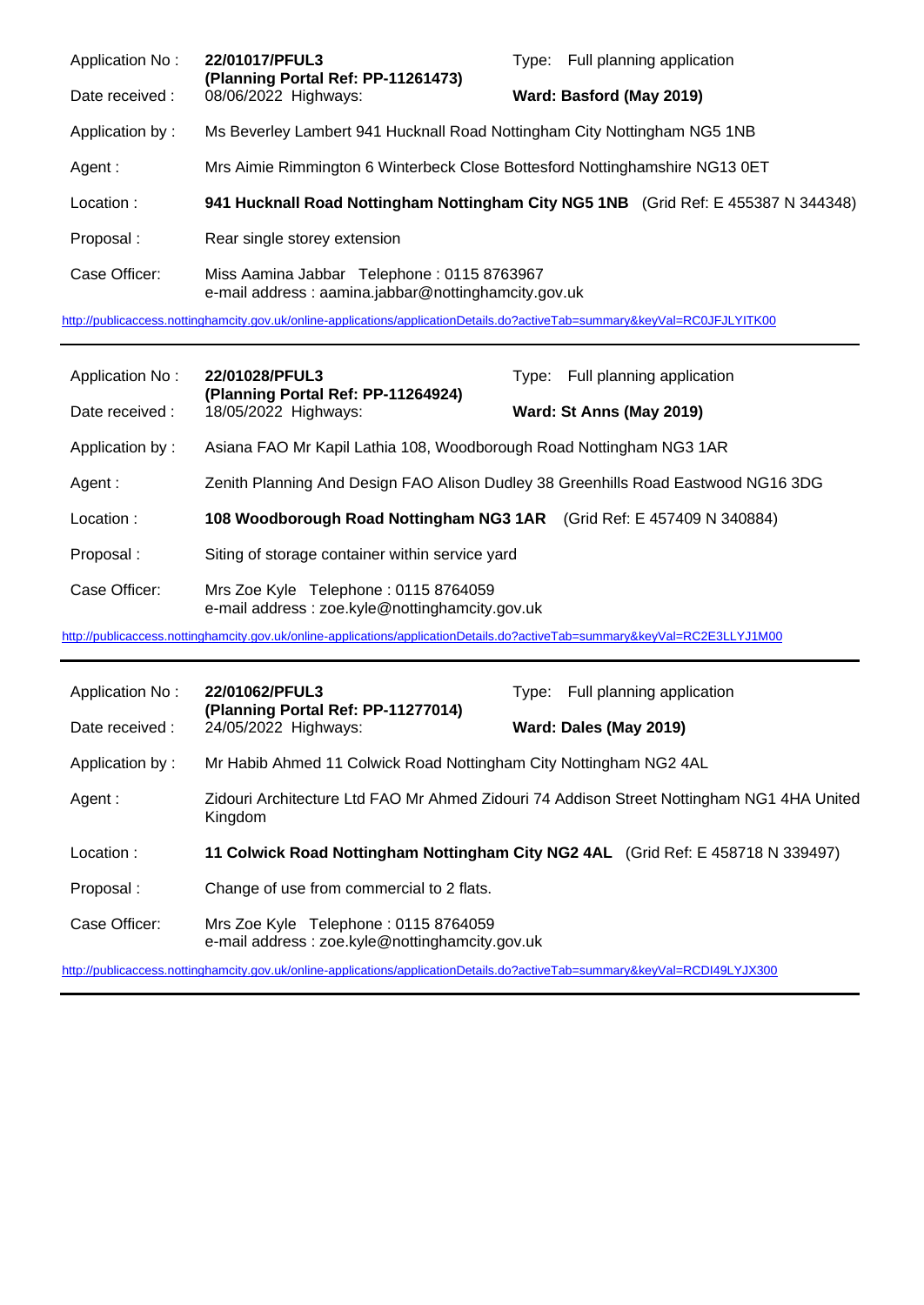| Application No: | 22/01085/PFUL3<br>(Planning Portal Ref: PP-11281323)                                      | Type: Full planning application                                                       |
|-----------------|-------------------------------------------------------------------------------------------|---------------------------------------------------------------------------------------|
| Date received:  | 26/05/2022 Highways:                                                                      | Ward: Sherwood (May 2019)                                                             |
| Application by: | Mr Stephen Williams 16 Covedale Road Nottingham City Nottingham NG5 3HY                   |                                                                                       |
| Agent:          | United Kingdom                                                                            | Mr Jonathan Metcalfe 48 Millgate, Suite 2, Navigation Business Centre Newark NG24 4TS |
| Location:       |                                                                                           | 16 Covedale Road Nottingham Nottingham City NG5 3HY (Grid Ref: E 457148 N 344261)     |
| Proposal:       | Single storey extension to rear and flat-roofed dormer to side.                           |                                                                                       |
| Case Officer:   | Mr Phil Shaw Telephone: 0115 8764076<br>e-mail address: philip.shaw@nottinghamcity.gov.uk |                                                                                       |

<http://publicaccess.nottinghamcity.gov.uk/online-applications/applicationDetails.do?activeTab=summary&keyVal=RCH7EVLYKC900>

| Application No: | 22/01088/PWC<br>(Planning Portal Ref: PP-11286645)                                                                         | Type: Works to trees in Conservation Areas                                                                                                                                                                   |
|-----------------|----------------------------------------------------------------------------------------------------------------------------|--------------------------------------------------------------------------------------------------------------------------------------------------------------------------------------------------------------|
| Date received : | 26/05/2022 Highways:                                                                                                       | Ward: Castle (May 2019)                                                                                                                                                                                      |
| Application by: | Henry 7 Peveril Drive Nottingham City Nottingham NG7 1DE                                                                   |                                                                                                                                                                                                              |
| Agent:          |                                                                                                                            | Summers Tree And Garden FAO Mr James Summers 19A Lambley Road Notts NG14 7AZ                                                                                                                                 |
| Location:       |                                                                                                                            | 7 Peveril Drive Nottingham Nottingham City NG7 1DE (Grid Ref: E 456782 N 339403)                                                                                                                             |
| Proposal:       |                                                                                                                            | T1 - SILVER BIRCH - Front Garden -Prune branches away from building - to give 2m clearance<br>T2 - WILLOW - Back Garden Re pollard back to previous pruning points - excessive regrows over back of property |
| Case Officer:   | Mr Shaun Phillips Telephone: 0115 8765712<br>e-mail address: shaun.phillips@nottinghamcity.gov.uk                          |                                                                                                                                                                                                              |
|                 | http://publicaccess.nottinghamcity.gov.uk/online-applications/applicationDetails.do?activeTab=summary&keyVal=RCHHNBLYKHN00 |                                                                                                                                                                                                              |
|                 |                                                                                                                            |                                                                                                                                                                                                              |
| Application No: | 22/01138/ASCMVL                                                                                                            | <b>Asset of Community Value</b><br>Type:                                                                                                                                                                     |
| Date received : | 16/06/2022 Highways:                                                                                                       | Ward: Mapperley (May 2019)                                                                                                                                                                                   |
| Application by: |                                                                                                                            | The Renewal Trust Mrs Jacqueline Olpin 27-31 Carlton Road, Nottingham NG3 2DG                                                                                                                                |
| Agent:          | None                                                                                                                       |                                                                                                                                                                                                              |
| Location:       |                                                                                                                            | St Anns Allotments Ransom Road Nottingham NG3 3LH (Grid Ref: E 458389 N 341737)                                                                                                                              |
| Proposal:       | Community Value.                                                                                                           | Request for St Anns Allotments Ransom Road, to be included on the List of Assets of                                                                                                                          |
| Case Officer:   | Mrs Jo Bates Telephone: 0115 8764041<br>e-mail address: joanna.briggs@nottinghamcity.gov.uk                                |                                                                                                                                                                                                              |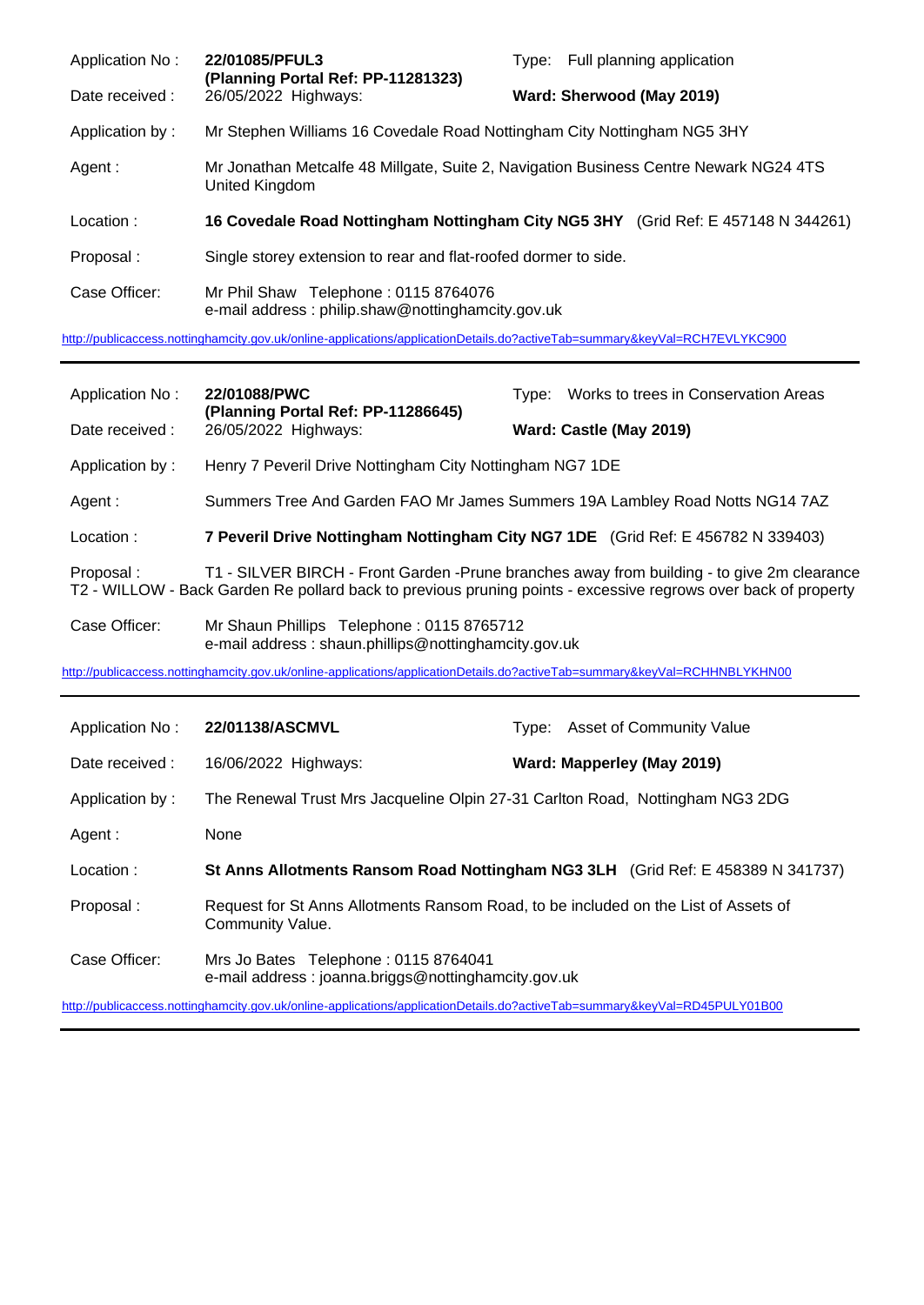| Application No: | 22/01152/PADA                                                                                                | Type: Prior approval of demolition |
|-----------------|--------------------------------------------------------------------------------------------------------------|------------------------------------|
| Date received:  | 26/05/2022 Highways:                                                                                         | Ward: Bestwood (May 2019)          |
| Application by: | Nottingham City Council Property Property Loxley House Station Street Nottingham NG2 3NG                     |                                    |
| Agent:          | Nottingham City Council Building Services Mr David Prowett Loxley House Station Street<br>Nottingham NG2 3NG |                                    |
| Location:       | 22 And 24 Hartcroft Road Nottingham NG5 5JF (Grid Ref: E 456618 N 344645)                                    |                                    |
| Proposal:       | Demolition of buildings.                                                                                     |                                    |
| Case Officer:   | Mr James Mountain Telephone: 0115 8764065<br>e-mail address: James.Mountain@nottinghamcity.gov.uk            |                                    |

<http://publicaccess.nottinghamcity.gov.uk/online-applications/applicationDetails.do?activeTab=summary&keyVal=RD61SNLY01B00>

| Application No: | 22/01172/PADA                                                                       | Prior approval of demolition<br>Tvpe:                                                    |
|-----------------|-------------------------------------------------------------------------------------|------------------------------------------------------------------------------------------|
| Date received : | 26/05/2022 Highways:                                                                | Ward: Dales (May 2019)                                                                   |
| Application by: |                                                                                     | Nottingham City Council Property Property Loxley House Station Street Nottingham NG2 3NG |
| Agent:          | Nottingham NG2 3NG                                                                  | Nottingham City Council Building Services Mr David Prowett Loxley House Station Street   |
| Location:       |                                                                                     | Innovation House Daleside Road Nottingham NG2 4DH (Grid Ref: E 458609 N 339093)          |
|                 |                                                                                     |                                                                                          |
| Proposal:       | Demolition of building.                                                             |                                                                                          |
| Case Officer:   | Mr Jim Rae Telephone: 0115 8764074<br>e-mail address: jim.rae@nottinghamcity.gov.uk |                                                                                          |

| Application No:                                                                                                            | 22/01105/PAT<br>(Planning Portal Ref: PP-11282759)                                                | Prior approval telecom code systems ops<br>Tvpe:                                    |  |  |
|----------------------------------------------------------------------------------------------------------------------------|---------------------------------------------------------------------------------------------------|-------------------------------------------------------------------------------------|--|--|
| Date received :                                                                                                            | 31/05/2022 Highways:                                                                              | Ward: Leen Valley (May 2019)                                                        |  |  |
| Application by:                                                                                                            |                                                                                                   | CK Hutchison Networks (UK) Ltd Great Brighams Mead Vastern Road Reading RG1 8DJ     |  |  |
| Agent :                                                                                                                    | WHP Telecoms Limited FAO Tony Gill 1A Station Court Station Road Guiseley Leeds                   |                                                                                     |  |  |
| Location:                                                                                                                  | <b>Street Record Melbourne Road Nottingham</b> (Grid Ref: E 453947 N 341815)                      |                                                                                     |  |  |
| Proposal:                                                                                                                  | Cabinet at base and associated ancillary works.                                                   | Proposed 15.0m telecommunications Phase 8 telecommunications Monopole c/w wrapround |  |  |
| Case Officer:                                                                                                              | Mr James Mountain Telephone: 0115 8764065<br>e-mail address: James.Mountain@nottinghamcity.gov.uk |                                                                                     |  |  |
| http://publicaccess.nottinghamcity.gov.uk/online-applications/applicationDetails.do?activeTab=summary&keyVal=RCQGQ6LYKZ700 |                                                                                                   |                                                                                     |  |  |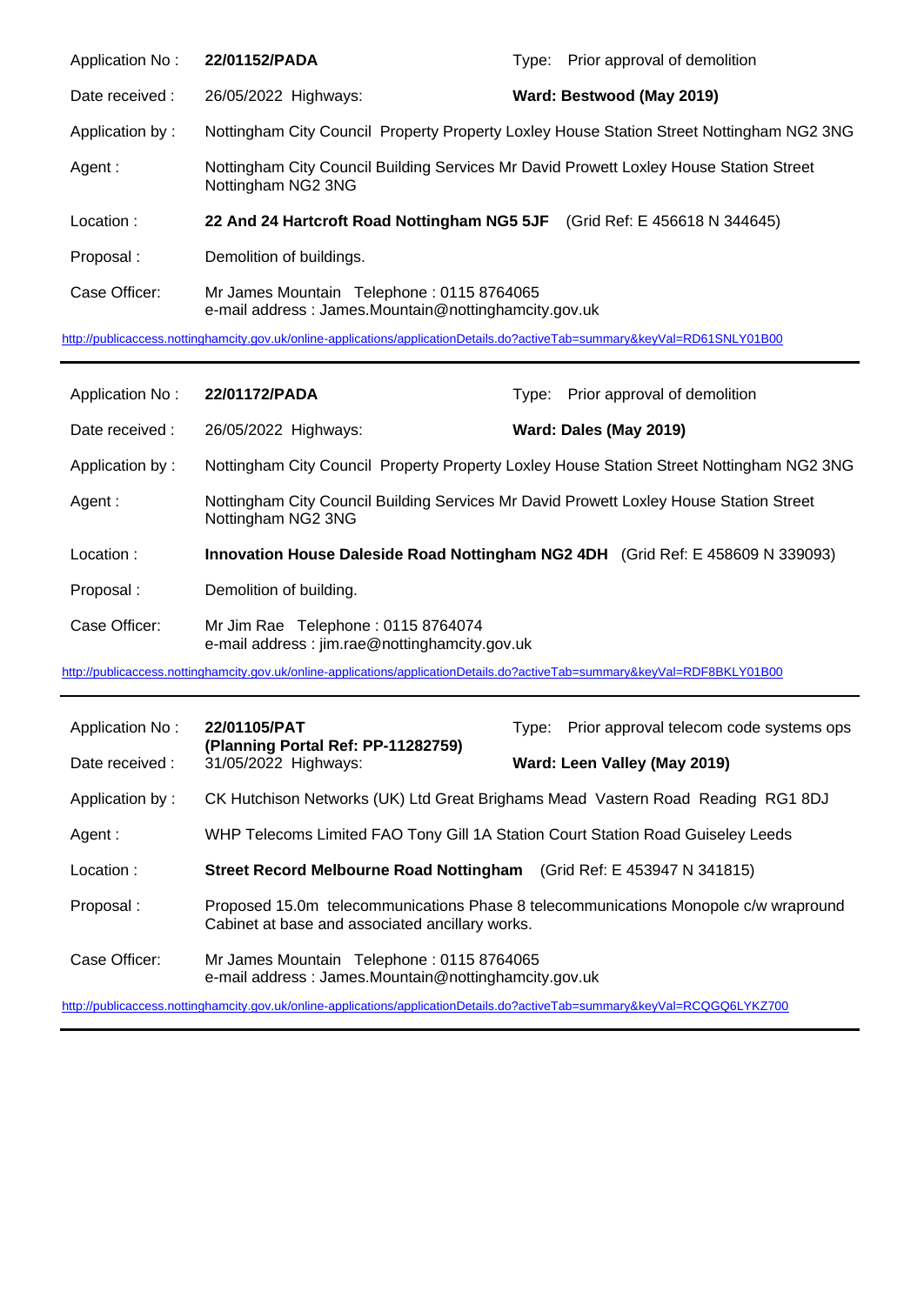| Application No: | 22/01106/PFUL3<br>(Planning Portal Ref: PP-11294280)                                         | Full planning application<br>Type:                                                      |
|-----------------|----------------------------------------------------------------------------------------------|-----------------------------------------------------------------------------------------|
| Date received : | 31/05/2022 Highways:                                                                         | Ward: Wollaton West (May 2019)                                                          |
| Application by: |                                                                                              | Mrs Ruth Farnsworth 11A Claremont Avenue Bramcote Nottingham NG9 3DG Undefined          |
| Agent :         | None                                                                                         |                                                                                         |
| Location:       |                                                                                              | 8 Callaway Close Nottingham Nottingham City NG8 2BT (Grid Ref: E 452184 N 340416)       |
| Proposal:       | reference 19/01055/PFUL3)                                                                    | Two storey side and single storey rear extensions (Re-submission of Planning permission |
| Case Officer:   | Mrs Eunice Kirk Telephone: 0115 8764057<br>e-mail address: eunice.kirk@nottinghamcity.gov.uk |                                                                                         |

<http://publicaccess.nottinghamcity.gov.uk/online-applications/applicationDetails.do?activeTab=summary&keyVal=RCQGQGLYKZ900>

| Application No: | 22/01107/PFUL3                                                                              | Type: Full planning application                                                            |
|-----------------|---------------------------------------------------------------------------------------------|--------------------------------------------------------------------------------------------|
| Date received : | (Planning Portal Ref: PP-11294593)<br>31/05/2022 Highways:                                  | Ward: Mapperley (May 2019)                                                                 |
| Application by: | Road Nottingham City Nottingham                                                             | Hungerhill Developments Ltd FAO Nicola Hinton St Anns Allotments Visitor Centre 121 Ransom |
| Agent:          | Ann's Nottingham                                                                            | Hungerhill Developments Ltd FAO Nicola Hinton St Ann's Allotments 121 Ransom Road St       |
| Location:       | <b>3LH</b> (Grid Ref: E 458389 N 341737)                                                    | St Anns Allotments Visitor Centre 121 Ransom Road Nottingham Nottingham City NG3           |
| Proposal :      | Retention of detached timber gazebo                                                         |                                                                                            |
| Case Officer:   | Mrs Jo Bates Telephone: 0115 8764041<br>e-mail address: joanna.briggs@nottinghamcity.gov.uk |                                                                                            |

<http://publicaccess.nottinghamcity.gov.uk/online-applications/applicationDetails.do?activeTab=summary&keyVal=RCQGQTLYKZB00>

| Application No: | 22/01108/PWC<br>(Planning Portal Ref: PP-11295839)                                                                                                                          | Works to trees in Conservation Areas<br>Type: |  |
|-----------------|-----------------------------------------------------------------------------------------------------------------------------------------------------------------------------|-----------------------------------------------|--|
| Date received : | 31/05/2022 Highways:                                                                                                                                                        | Ward: Castle (May 2019)                       |  |
| Application by: | Mr Jack McNicol 133 Sneinton Boulevard Nottingham NG24FN                                                                                                                    |                                               |  |
| Agent :         | None                                                                                                                                                                        |                                               |  |
| Location:       | 3 King Charles Street Nottingham Nottingham City NG1 6GB (Grid Ref: E 456907 N<br>339617)                                                                                   |                                               |  |
| Proposal:       | Eucalyptus - remove the stem which is damaging the wall, and reduce height of the remaining<br>tree by 2-3m, thin out and raise to clear branches overhanging the pavement. |                                               |  |
| Case Officer:   | Telephone: 0115 87<br>e-mail address :                                                                                                                                      |                                               |  |

<http://publicaccess.nottinghamcity.gov.uk/online-applications/applicationDetails.do?activeTab=summary&keyVal=RCQGQZLYKZE00>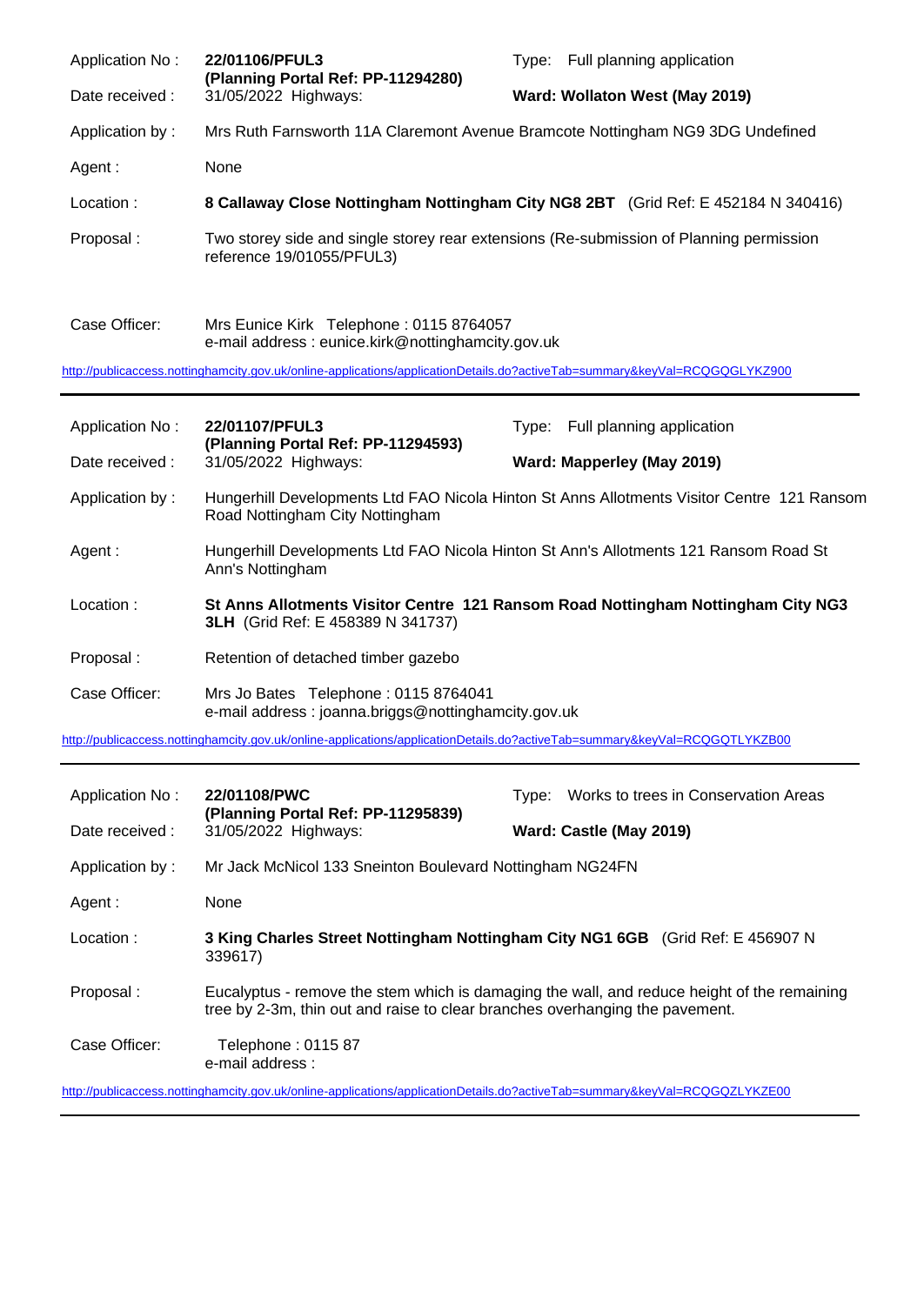| Application No:                                                                                                            | 22/01109/PDS4                                                                            | Discharge of conditions<br>Type:                                                            |  |  |
|----------------------------------------------------------------------------------------------------------------------------|------------------------------------------------------------------------------------------|---------------------------------------------------------------------------------------------|--|--|
| Date received :                                                                                                            | (Planning Portal Ref: PP-11296895)<br>31/05/2022 Highways:                               | Ward: Lenton And Wollaton East (May 2019)                                                   |  |  |
| Application by:                                                                                                            | Mr Adrian Muir 5th Floor Swan House 17-19 Stratford Place London W1C 1BQ                 |                                                                                             |  |  |
| Agent :                                                                                                                    | Mr Andy Swift Broomgrove Lodge 13 Broomgrove Road SHEFFIELD S10 2LZ UK                   |                                                                                             |  |  |
| Location:                                                                                                                  | Site Of 406 Derby Road And Northern Dairies Radmarsh Road Nottingham<br>455112 N 339433) | (Grid Ref: E                                                                                |  |  |
| Proposal:                                                                                                                  | 20/00141/PFUL3                                                                           | Details to discharge condition 7 (Noise Impact Assessment) of planning permission reference |  |  |
| Case Officer:                                                                                                              | Telephone: 0115 87<br>e-mail address :                                                   |                                                                                             |  |  |
| http://publicaccess.nottinghamcity.gov.uk/online-applications/applicationDetails.do?activeTab=summary&keyVal=RCQLU1LYL2J00 |                                                                                          |                                                                                             |  |  |

| Application No: | 22/01111/PFUL3<br>(Planning Portal Ref: PP-11287234)<br>31/05/2022 Highways:                       | Full planning application<br>Tvpe:                                                |
|-----------------|----------------------------------------------------------------------------------------------------|-----------------------------------------------------------------------------------|
| Date received : |                                                                                                    | Ward: Castle (May 2019)                                                           |
| Application by: | mr Peter Drewitt 4 Pear tree Court London EC1R 0DS UK                                              |                                                                                   |
| Agent :         | Innovare Design Mrs Melanie Pryor 3 Lovibond Lane 3 LovibondLane London SE10 9FY United<br>Kingdom |                                                                                   |
| Location:       |                                                                                                    | 9 Clumber Street Nottingham Nottingham City NG1 3ED (Grid Ref: E 457356 N 339968) |
| Proposal:       | New Security Gate to shopfront entrance                                                            |                                                                                   |
| Case Officer:   | Mrs Eunice Kirk Telephone: 0115 8764057<br>e-mail address: eunice.kirk@nottinghamcity.gov.uk       |                                                                                   |

<http://publicaccess.nottinghamcity.gov.uk/online-applications/applicationDetails.do?activeTab=summary&keyVal=RCQQYMLYL4K00>

| Application No: | 22/01112/PCLE<br>(Planning Portal Ref: PP-11291083)                                           | Certificate of Lawfulness Existing<br>Tvpe:                                      |  |  |
|-----------------|-----------------------------------------------------------------------------------------------|----------------------------------------------------------------------------------|--|--|
| Date received : | 31/05/2022 Highways:                                                                          | Ward: Radford (May 2019)                                                         |  |  |
| Application by: | Mr Thomas Tomlinson 143 Lenton Boulevard Lenton Nottingham NG7 2BT England                    |                                                                                  |  |  |
| Agent :         | None                                                                                          |                                                                                  |  |  |
| Location:       |                                                                                               | 45 Douglas Road Nottingham Nottingham City NG7 1NW (Grid Ref: E 455928 N 340134) |  |  |
| Proposal:       | Certificate of lawfulness for existing use as HMO.                                            |                                                                                  |  |  |
| Case Officer:   | Mrs Eunice Kirk Telephone: 0115 8764057<br>e-mail address : eunice.kirk@nottinghamcity.gov.uk |                                                                                  |  |  |

<http://publicaccess.nottinghamcity.gov.uk/online-applications/applicationDetails.do?activeTab=summary&keyVal=RCQQYWLYL4M00>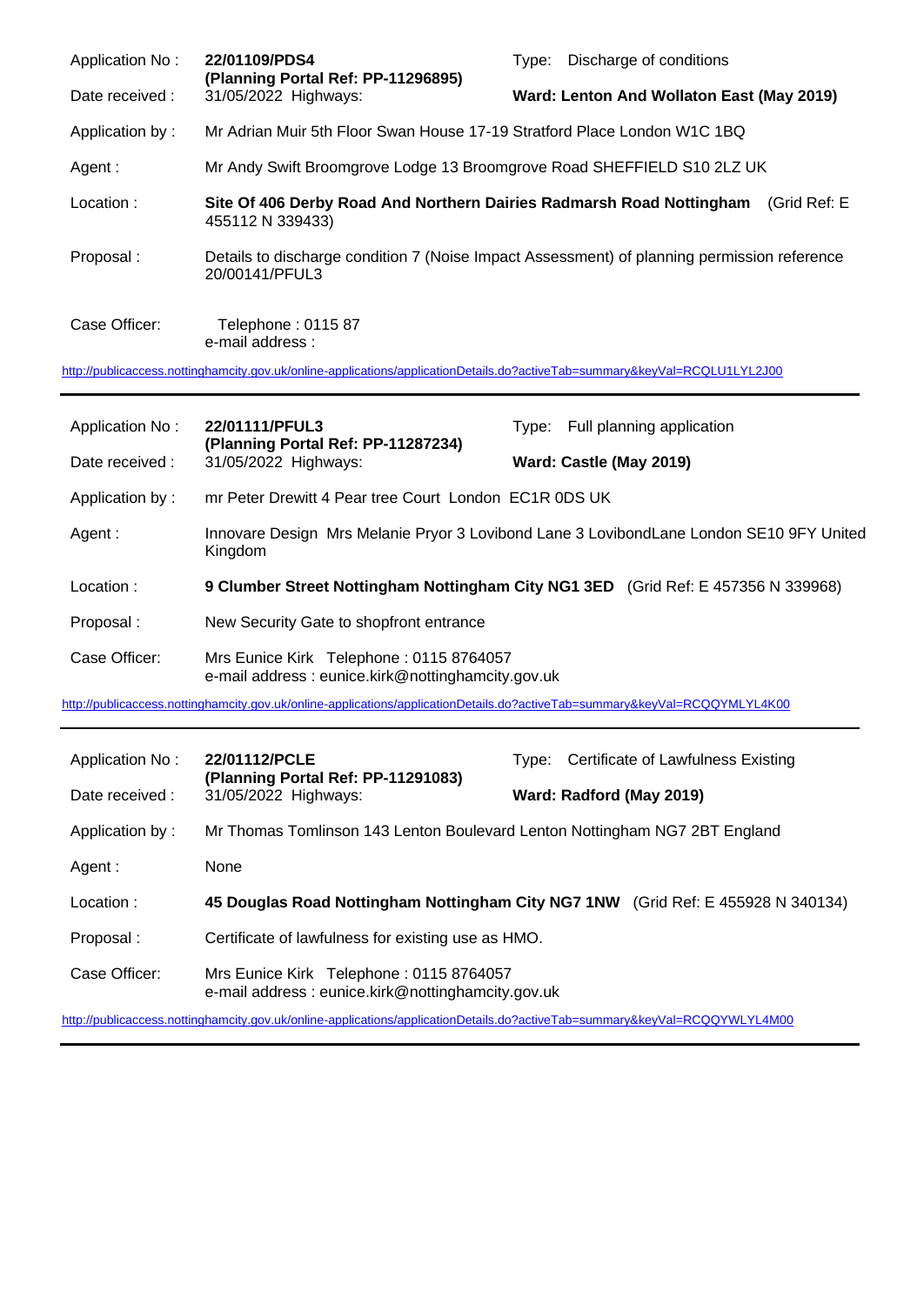| Application No: | 22/01115/PFUL3<br>(Planning Portal Ref: PP-11300209)                                         | Type: Full planning application |
|-----------------|----------------------------------------------------------------------------------------------|---------------------------------|
| Date received : | 01/06/2022 Highways:                                                                         | Ward: Clifton East (May 2019)   |
| Application by: | CVS UK Ltd CVS House Owen Road Norfolk IP22 4ER                                              |                                 |
| Agent:          | Turley FAO Miss Frances Lennon 40 Queen Square Bristol BS1 4QP Undefined                     |                                 |
| Location:       | Unit 3 Clifton Triangle Green Lane Nottingham NG11 9LN (Grid Ref: E 455111 N 334429)         |                                 |
| Proposal:       | Change of Use to Veterinary Practice (Sui Generis) and external alterations                  |                                 |
| Case Officer:   | Mrs Eunice Kirk Telephone: 0115 8764057<br>e-mail address: eunice.kirk@nottinghamcity.gov.uk |                                 |

<http://publicaccess.nottinghamcity.gov.uk/online-applications/applicationDetails.do?activeTab=summary&keyVal=RCSQQZLYLC200>

| Application No: | 22/01122/PDS4                                                                       | Discharge of conditions<br>Type:                                                       |
|-----------------|-------------------------------------------------------------------------------------|----------------------------------------------------------------------------------------|
| Date received : | (Planning Portal Ref: PP-11302199)<br>06/06/2022 Highways:                          | Ward: Castle (May 2019)                                                                |
| Application by: | Mr Christopher Ware Suite 3 First Floor 1 Duchess Street London W1W 6AN             |                                                                                        |
| Agent:          | David Jones Camellia House 76 Water Lane Wilmslow SK9 5BB                           |                                                                                        |
| Location:       |                                                                                     | Island Quarter Development Site City Link Nottingham (Grid Ref: E 458116 N 339410)     |
| Proposal:       | 20/01527/PFUL3                                                                      | Details of Flood Response Plan as required by Condition 24 of Planning Permission Ref: |
| Case Officer:   | Mr Jim Rae Telephone: 0115 8764074<br>e-mail address: jim.rae@nottinghamcity.gov.uk |                                                                                        |

<http://publicaccess.nottinghamcity.gov.uk/online-applications/applicationDetails.do?activeTab=summary&keyVal=RCU65CLYLEI00>

| Application No: | 22/01180/PDS4                                                                               | Type: | Discharge of conditions                   |
|-----------------|---------------------------------------------------------------------------------------------|-------|-------------------------------------------|
| Date received : | 15/06/2022 Highways:                                                                        |       | Ward: Lenton And Wollaton East (May 2019) |
| Application by: | Mr Umar Asghar 235 Derby Road Nottingham NG7 1QN                                            |       |                                           |
| Agent :         | Mr Usman Hussain 266 Wollaton Road Nottingham NG8 1GN                                       |       |                                           |
| Location:       | 235 Derby Road Nottingham NG7 1QN (Grid Ref: E 455600 N 339637)                             |       |                                           |
| Proposal:       | Details submitted to discharge condition 3 of planning permission reference 21/02177/PFUL3. |       |                                           |
| Case Officer:   | Mrs Jo Bates Telephone: 0115 8764041<br>e-mail address: joanna.briggs@nottinghamcity.gov.uk |       |                                           |

<http://publicaccess.nottinghamcity.gov.uk/online-applications/applicationDetails.do?activeTab=summary&keyVal=RDGQFFLY01B00>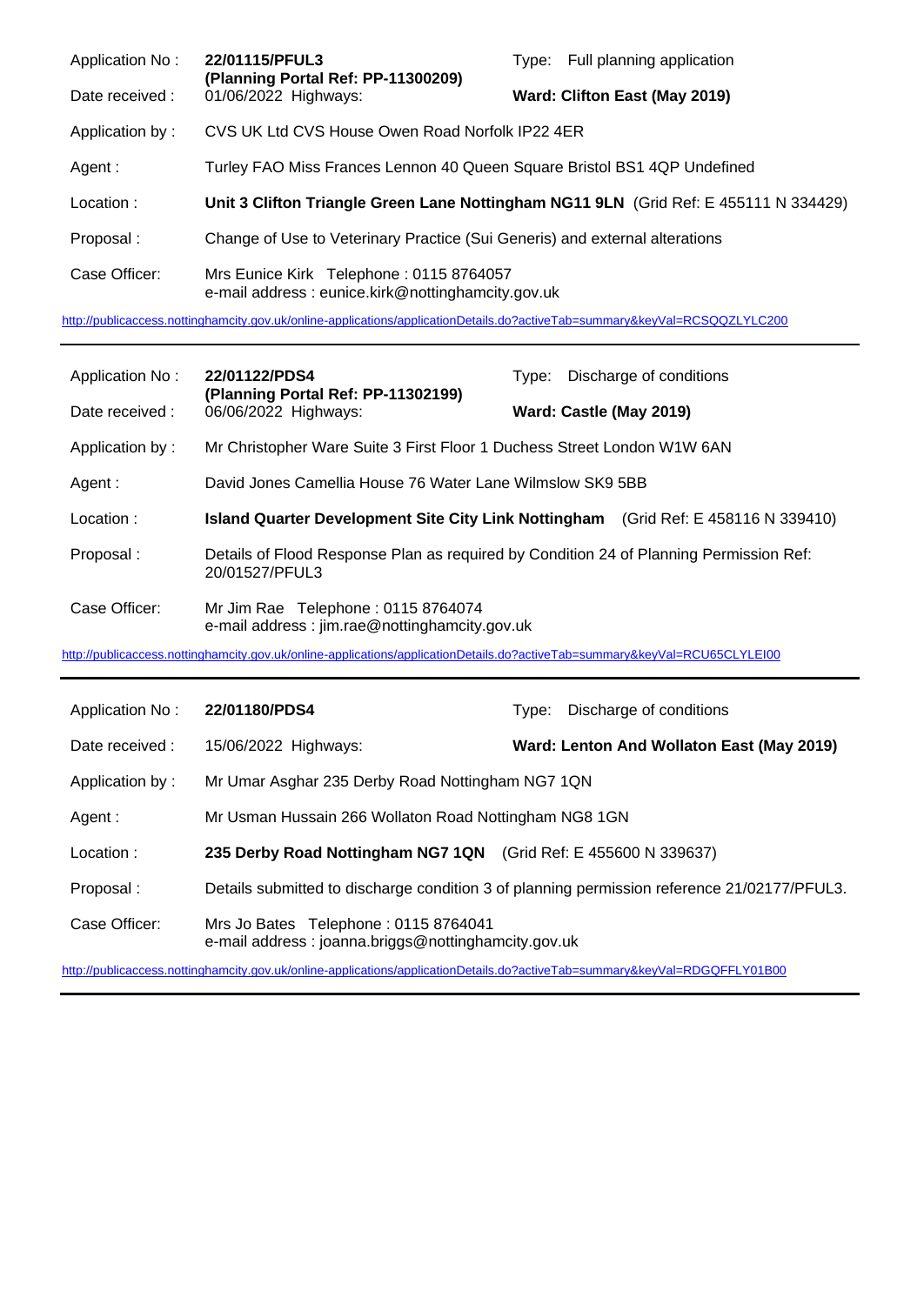| Application No: | 22/01129/PCLE<br>(Planning Portal Ref: PP-11263553)                                          | Type:                    | Certificate of Lawfulness Existing |  |
|-----------------|----------------------------------------------------------------------------------------------|--------------------------|------------------------------------|--|
| Date received : | 07/06/2022 Highways:                                                                         | Ward: Radford (May 2019) |                                    |  |
| Application by: | Mr sukhvinder swali 622 wollaton road wollaton nottingham NG8 2AA                            |                          |                                    |  |
| Agent :         | None                                                                                         |                          |                                    |  |
| Location:       | 135 Lenton Boulevard Nottingham Nottingham City NG7 2BT (Grid Ref: E 455514 N<br>339670)     |                          |                                    |  |
| Proposal:       | Certificate of Lawfulness for existing use as HMO.                                           |                          |                                    |  |
| Case Officer:   | Mrs Eunice Kirk Telephone: 0115 8764057<br>e-mail address: eunice.kirk@nottinghamcity.gov.uk |                          |                                    |  |

<http://publicaccess.nottinghamcity.gov.uk/online-applications/applicationDetails.do?activeTab=summary&keyVal=RD3FEQLYM0X00>

| Application No:                                                                                                                                     | 22/01137/PWC                                                                                                                                                                                                                                                         | Type: | Works to trees in Conservation Areas      |
|-----------------------------------------------------------------------------------------------------------------------------------------------------|----------------------------------------------------------------------------------------------------------------------------------------------------------------------------------------------------------------------------------------------------------------------|-------|-------------------------------------------|
| Date received :                                                                                                                                     | (Planning Portal Ref: PP-11300835)<br>07/06/2022 Highways:                                                                                                                                                                                                           |       | Ward: Lenton And Wollaton East (May 2019) |
| Application by:                                                                                                                                     | Rebecca Peace Brampton Valley Group Arb Unit 10, York Farm Business Centre, Towester<br>NN12 8EU United Kingdom                                                                                                                                                      |       |                                           |
| Agent :                                                                                                                                             | None                                                                                                                                                                                                                                                                 |       |                                           |
| Location:                                                                                                                                           | 15 Oundle Drive Nottingham Nottingham City NG8 1BN (Grid Ref: E 454297 N 338996)                                                                                                                                                                                     |       |                                           |
| Proposal:                                                                                                                                           | The tree (T1) is a large leylandii cypress tree to the East side of the house towards the front.<br>The tree is very close to the property and also over shadowing the nieghbouring property. It is<br>not yet fully grown and is basically wrong tree, wrong place. |       |                                           |
| The specification will be to remove the tree to ground level and not replant as this will give more room for the<br>neighbouring trees to flourish. |                                                                                                                                                                                                                                                                      |       |                                           |
| Case Officer:                                                                                                                                       | Mr Shaun Phillips Telephone: 0115 8765712<br>e-mail address: shaun.phillips@nottinghamcity.gov.uk                                                                                                                                                                    |       |                                           |

<http://publicaccess.nottinghamcity.gov.uk/online-applications/applicationDetails.do?activeTab=summary&keyVal=RD3ZTDLYM6N00>

| Application No:                                                                                                            | 22/01140/PFUL3<br>(Planning Portal Ref: PP-11309891)<br>08/06/2022 Highways:                        | Full planning application<br>Tvpe: |
|----------------------------------------------------------------------------------------------------------------------------|-----------------------------------------------------------------------------------------------------|------------------------------------|
| Date received:                                                                                                             |                                                                                                     | Ward: Wollaton West (May 2019)     |
| Application by:                                                                                                            | Mr Paul Burrell 15 Ewell Road Nottingham City Nottingham NG8 2DE United Kingdom                     |                                    |
| Agent :                                                                                                                    | Mr. Bohuslav Kukan 118 Russell Avenue Wollaton Nottingham NG8 2BP United Kingdom                    |                                    |
| Location:                                                                                                                  | 15 Ewell Road Nottingham Nottingham City NG8 2DE (Grid Ref: E 452195 N 340175)                      |                                    |
| Proposal:                                                                                                                  | Singe Storey side and rear extension                                                                |                                    |
| Case Officer:                                                                                                              | Miss Katherine Lowe Telephone: 0115 8762435<br>e-mail address: katherine.lowe@nottinghamcity.gov.uk |                                    |
| http://publicaccess.nottinghamcity.gov.uk/online-applications/applicationDetails.do?activeTab=summary&keyVal=RD5A4BLYM8N00 |                                                                                                     |                                    |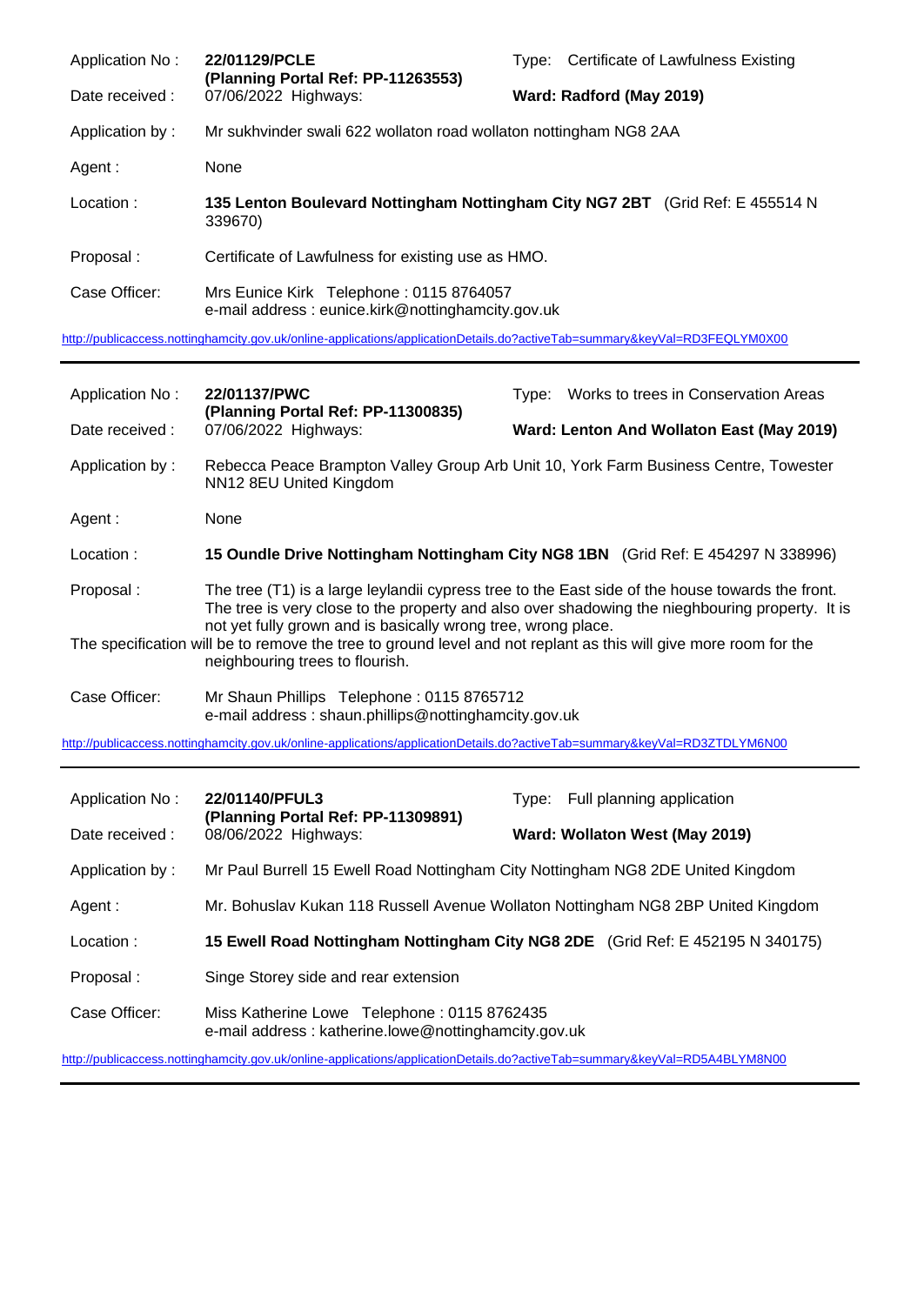| Application No:                                                                                                            | 22/01141/PNMA<br>(Planning Portal Ref: PP-11310359)                                                                                              | Type: Non-material amendment |
|----------------------------------------------------------------------------------------------------------------------------|--------------------------------------------------------------------------------------------------------------------------------------------------|------------------------------|
| Date received :                                                                                                            | 08/06/2022 Highways:                                                                                                                             | Ward: St Anns (May 2019)     |
| Application by:                                                                                                            | Unite Students FAO Mr Adrian Muir 5th Floor Swan House 17-19 Stratford Place London                                                              |                              |
| Agent :                                                                                                                    | Hadfield Cawkwell Davidson FAO Mr Andy Swift Broomgrove Lodge 13 Broomgrove Road<br>SHEFFIELD S10 2LZ                                            |                              |
| Location:                                                                                                                  | 37-41 Lower Parliament Street Nottingham Nottingham City NG1 3DB (Grid Ref: E 457466)<br>N 340143)                                               |                              |
| Proposal:                                                                                                                  | Amendment to planning permission reference 21/00797/PFUL3 (various floorplan and elevation<br>changes - see Planning Changes Schedule document). |                              |
| Case Officer:                                                                                                              | Mr Jim Rae Telephone: 0115 8764074<br>e-mail address: jim.rae@nottinghamcity.gov.uk                                                              |                              |
| http://publicaccess.nottinghamcity.gov.uk/online-applications/applicationDetails.do?activeTab=summary&keyVal=RD5A55LYM8Q00 |                                                                                                                                                  |                              |

| Application No: | 22/01160/PFUL3<br>(Planning Portal Ref: PP-11316974)<br>10/06/2022 Highways:                        | Full planning application<br>Tvpe: |
|-----------------|-----------------------------------------------------------------------------------------------------|------------------------------------|
| Date received:  |                                                                                                     | Ward: Clifton East (May 2019)      |
| Application by: | Mr & Mrs Walker 67 Whitegate Vale Nottingham City Nottingham NG11 9NG                               |                                    |
| Agent :         | SJC Architecture FAO Mr Sam Cobham 57 Howitt Street Derbyshire DE75 7AU United Kingdom              |                                    |
| Location:       | 67 Whitegate Vale Nottingham Nottingham City NG11 9NG (Grid Ref: E 454989 N 334021)                 |                                    |
| Proposal:       | Single storey side extension                                                                        |                                    |
| Case Officer:   | Miss Katherine Lowe Telephone: 0115 8762435<br>e-mail address: katherine.lowe@nottinghamcity.gov.uk |                                    |

<http://publicaccess.nottinghamcity.gov.uk/online-applications/applicationDetails.do?activeTab=summary&keyVal=RD8ZGYLYMNY00>

| Application No: | 22/01168/LLDS4                                                                                    | Type: | Discharge of condition(s) of LBC |
|-----------------|---------------------------------------------------------------------------------------------------|-------|----------------------------------|
| Date received : | 13/06/2022 Highways:                                                                              |       | Ward: Castle (May 2019)          |
| Application by: | Mr Robert Johal 16 Angel Row Nottingham City Nottingham NG1 6HL                                   |       |                                  |
| Agent :         | Mrs Lucy Wilson Barn 1 Shackerdale Farm Car Colston Nottinghamshire NG13 8JB                      |       |                                  |
| Location:       | 16 Angel Row Nottingham NG1 6HL (Grid Ref: E 457050 N 339900)                                     |       |                                  |
| Proposal:       | Discharge of condition 2 of 20/00413/LLIS1                                                        |       |                                  |
| Case Officer:   | Mr James Mountain Telephone: 0115 8764065<br>e-mail address: James.Mountain@nottinghamcity.gov.uk |       |                                  |

<http://publicaccess.nottinghamcity.gov.uk/online-applications/applicationDetails.do?activeTab=summary&keyVal=RDESS1LY0MC00>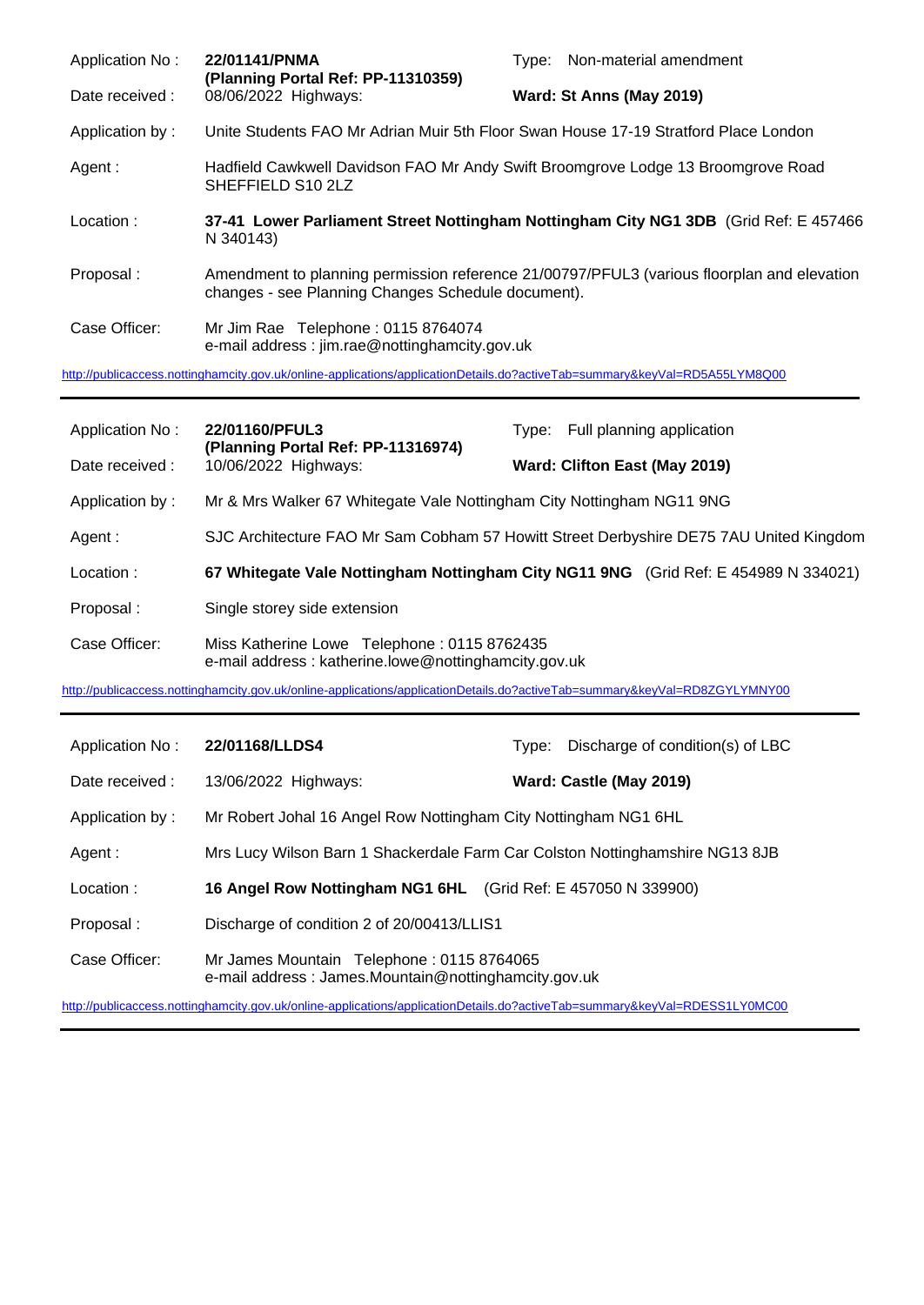| Application No:                                                                                                            | 22/01174/PDS4<br>(Planning Portal Ref: PP-11322916)                                                                                 | Discharge of conditions<br>Type: |
|----------------------------------------------------------------------------------------------------------------------------|-------------------------------------------------------------------------------------------------------------------------------------|----------------------------------|
| Date received:                                                                                                             | 14/06/2022 Highways:                                                                                                                | Ward: Castle (May 2019)          |
| Application by:                                                                                                            | Mr Hargreaves c/o Agent c/o Agent c/o Agent c/o Agent c/o Agent                                                                     |                                  |
| Agent :                                                                                                                    | Roger Harrison 30 Abbey Road West Bridgford NG2 5NF undefined                                                                       |                                  |
| Location:                                                                                                                  | Varsity House Malin Hill Nottingham Nottingham City NG1 1JQ (Grid Ref: E 457821 N<br>339610)                                        |                                  |
| Proposal:                                                                                                                  | Discharge condition 2 (noise assessment) and condition 3 (glazed tiling details) of planning<br>permission reference 22/00322/PFUL3 |                                  |
| Case Officer:                                                                                                              | Miss Katherine Lowe Telephone: 0115 8762435<br>e-mail address: katherine.lowe@nottinghamcity.gov.uk                                 |                                  |
| http://publicaccess.nottinghamcity.gov.uk/online-applications/applicationDetails.do?activeTab=summary&keyVal=RDGE3RLYN2X00 |                                                                                                                                     |                                  |

| Application No:                                                                                                            | 22/01175/PFUL3<br>(Planning Portal Ref: PP-11323644)<br>14/06/2022 Highways:                        | Type: Full planning application |
|----------------------------------------------------------------------------------------------------------------------------|-----------------------------------------------------------------------------------------------------|---------------------------------|
| Date received :                                                                                                            |                                                                                                     | Ward: Wollaton West (May 2019)  |
| Application by:                                                                                                            | Mr Joe Fisher 250 Wollaton Vale Nottingham City Nottingham NG8 2GP                                  |                                 |
| Agent:                                                                                                                     | Mr Adam Widdowson 28 Helvellyn Close Nottingham NG2 1LF United Kingdom                              |                                 |
| Location:                                                                                                                  | 250 Wollaton Vale Nottingham Nottingham City NG8 2GP (Grid Ref: E 451640 N 339482)                  |                                 |
| Proposal:                                                                                                                  | First floor side and rear extension and extend dormer                                               |                                 |
| Case Officer:                                                                                                              | Miss Katherine Lowe Telephone: 0115 8762435<br>e-mail address: katherine.lowe@nottinghamcity.gov.uk |                                 |
| http://publicaccess.nottinghamcity.gov.uk/online-applications/applicationDetails.do?activeTab=summary&keyVal=RDGE4DLYN2Z00 |                                                                                                     |                                 |

| Application No:                                                                                                                      | 22/01178/LLDS4                                                                                 | Tvpe: | Discharge of condition(s) of LBC |
|--------------------------------------------------------------------------------------------------------------------------------------|------------------------------------------------------------------------------------------------|-------|----------------------------------|
| Date received:                                                                                                                       | (Planning Portal Ref: PP-11314829)<br>14/06/2022 Highways:                                     |       | Ward: Castle (May 2019)          |
| Application by:                                                                                                                      | BDA Holdings Limited Hughes Mana The Eairy IM4 3HL Isle Of Man                                 |       |                                  |
| Agent :                                                                                                                              | Rayner Davies Architects FAO Mr Samuel Critchlow 2 St Peters Gate Nottingham NG1 2JG           |       |                                  |
| Location:                                                                                                                            | 8 - 10 Low Pavement Nottingham NG1 7DL (Grid Ref: E 457337 N 339673)                           |       |                                  |
| Proposal:                                                                                                                            | Details submitted to discharge condition 2 of listed building consent reference 21/00928/LLIS1 |       |                                  |
| Case Officer:<br>Mr Mohammad Taufiqul-Islam Telephone: 0115 8764044<br>e-mail address: Mohammad.Taufigul-Islam@nottinghamcity.gov.uk |                                                                                                |       |                                  |
| http://publicaccess.nottinghamcity.gov.uk/online-applications/applicationDetails.do?activeTab=summary&keyVal=RDGEXCLY0KU00           |                                                                                                |       |                                  |